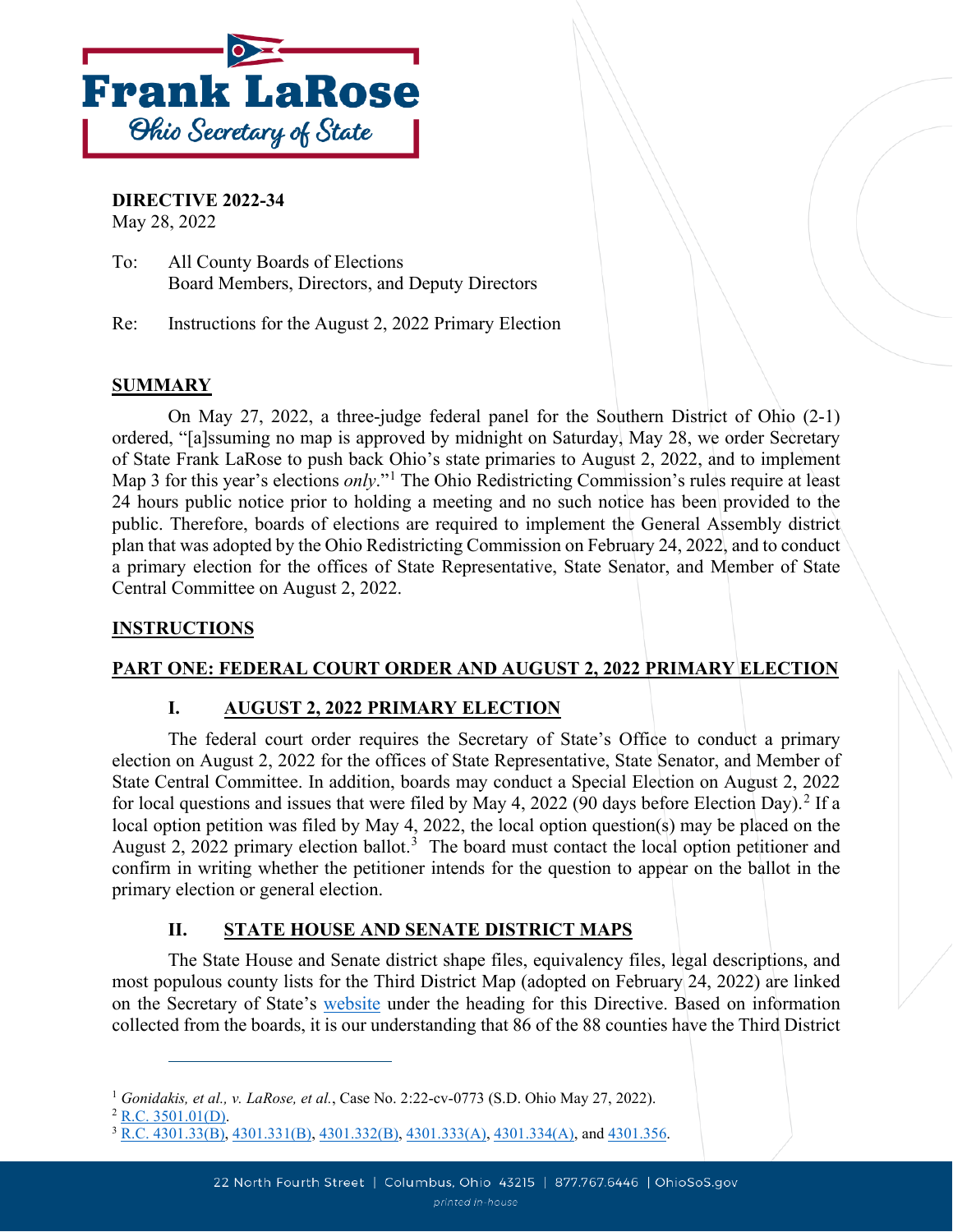Map programmed into their systems. If a board's voter registration system and central tabulating system are not programmed to reflect the Third District Map, the board must immediately begin working with its vendor(s) to reprogram its systems and complete reprogramming as soon as possible, but no later than Tuesday, **June 7, 2022**.

### **III. PRECINCT BOUNDARY CHANGES**

Boards of elections that had members of county central committee on the ballot could not change the number of precincts or precinct boundaries between January 1, 2022, and the May 3, 2022 Primary Election. [4](#page-1-0) Boards of elections are not required to re-precinct in response to redistricting. However, new Ohio House and Senate districts may increase the number of split precincts in the county, and boards may choose to realign precinct boundaries to reduce splits. Boards may combine precincts within their jurisdiction. However, boards should note the following: $5$ 

- Changes in precinct boundaries must not occur during the 25 days immediately preceding a primary or general election.
- A precinct cannot contain more than 1,400 electors in active status.

# **IV. CERTIFICATION OF CANDIDATE PETITIONS AND PROTESTS**

The federal court order did not alter the partisan candidate filing deadlines for the primary election. The filing deadline for candidates for State Representative, State Senator, or Member of State Central Committee to file a declaration of candidacy was 4:00 p.m. on February 2, 2022.<sup>[6](#page-1-2)</sup> Write-in candidates for the primary election were required to file their declaration of intent to be a write-in candidate by February 22, 2022.<sup>[7](#page-1-3)</sup> If a declaration of candidacy or declaration of intent to be a write-in candidate was filed after those filing deadlines, the board must reject the candidacy.[8](#page-1-4)

If a board **did not** receive a Form 2-ZA addendum by March 10, 2022 indicating that a candidate for State Representative or State Senator intended to change their residence to a new district, the board must meet by Friday**, June 3, 2022,** to re-certify or reject declarations of candidacy filed by the February 2, 2022 deadline for State Representative, State Senator, and Member of State Central Committee based on the Third District Map. If the board **did** receive a Form 2-ZA by March 10, 2022, indicating a State Representative or State Senator candidate's intent to change districts, the board must wait to re-certify or reject declarations of candidacy until Wednesday, **June 8, 2022**. If a candidate for State Representative, State Senator, or Member of State Central Committee withdraws their candidacy before the board meets, the board must not recertify that candidate to appear on the ballot.

[Directive 2022-26](https://www.ohiosos.gov/globalassets/elections/directives/2022/directive-2022-26.pdf) established a protest deadline of March 17, 2022; however, the Supreme Court of Ohio issued its decision regarding the Third District Map the day before that deadline.<sup>[9](#page-1-5)</sup>

<span id="page-1-0"></span> $4$  [R.C. 3501.18\(A\).](https://codes.ohio.gov/ohio-revised-code/section-3501.18)

<span id="page-1-1"></span><sup>5</sup> [R.C. 3501.18.](https://codes.ohio.gov/ohio-revised-code/section-3501.18)

<span id="page-1-2"></span><sup>6</sup> [R.C. 3513.05.](https://codes.ohio.gov/ohio-revised-code/section-3513.05)

<span id="page-1-3"></span> $7$  [R.C. 3513.041.](https://codes.ohio.gov/ohio-revised-code/section-3513.041)

<span id="page-1-4"></span> $8$  Note that  $R.C. 3513.10$  prohibits returning a filing fee to a candidate.

<span id="page-1-5"></span><sup>9</sup> *See League of Women Voters of Ohio v. Ohio Redistricting Comm*., 2022-Ohio-789.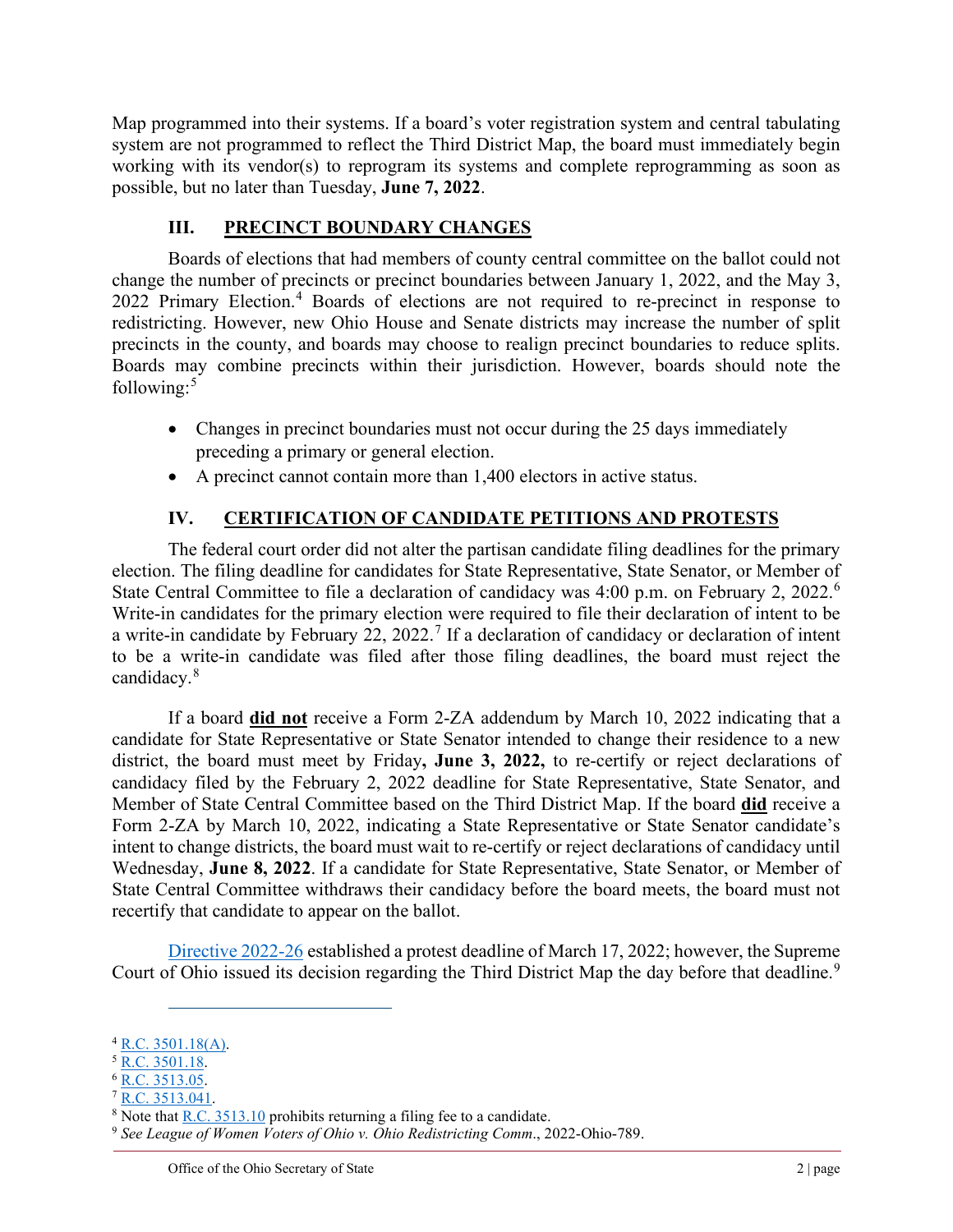Therefore, protests may be filed against candidates for the primary election no later than 4:00 p.m. on Monday, **June 6, 2022** for certifications done by Friday, **June 3, 2022** and by 4:00 p.m. on Thursday, **June 9, 2022** for certifications done by Wednesday, **June 8, 2022**. Protest hearings must be held, and protests decided no later than Friday, **June 10, 2022**.

## **V. OHIO CONSTITUTION ARTICLE XI, SECTION 9(C)**

Pursuant to [Article XI, Section 9\(C\),](https://codes.ohio.gov/ohio-constitution/section-11.9) "Notwithstanding any provision of this constitution or any law regarding the residence of senators and representatives, a general assembly district plan made pursuant to this section shall allow thirty days for persons to change residence in order to be eligible for election." On February 24, 2022, the Ohio Redistricting Commission adopted the Third District Map. Thirty days following February 24, 2022 was March 26, 2022. However, the Ohio Supreme Court decision in *League of Women Voters*, [10](#page-2-0) issued on March 16, 2022, effectively paused the implementation of the Third District Map for the May 3, 2022 Primary Election. As such, there are ten remaining days for candidates for State Representative or State Senator to change residence in order to be eligible for the August 2, 2022 Primary Election. Candidates for State Representative and State Senator may establish residency in a new district no later than **June 7, 2022** (ten days following the implementation of the May 27, 2022 federal court order).

Pursuant to [Directive 2022-26,](https://www.ohiosos.gov/globalassets/elections/directives/2022/directive-2022-26.pdf) candidates for State Representative or State Senator were required to file a [Form 2-ZA](https://www.sos.state.oh.us/globalassets/elections/forms/2-za.pdf) addendum to their petitions by March 10, 2022. The most populous board of elections where the Form 2-ZA addendum was filed by March 10, 2022, was required to transfer the petition to the most populous county board of elections for the district that the candidate seeks to represent. The most populous county's board of elections for the candidate's new district must confirm that the candidate filed an addendum, became a resident of the district the candidate seeks to represent, and updated their voter registration to reflect their new residence within the district no later than Tuesday, **June 7, 2022.** Boards that received Form 2-ZA from a former most-populous county board of elections must contact any filer informing them of the Tuesday, **June 7, 2022** deadline no later than 4:00 p.m. on Tuesday, **May 31, 2022,** but as soon as practicable. A board of elections may not accept a Form 2-ZA addendum filed after March 10, 2022.

### **VI. CANDIDATE WITHDRAWALS**

Once filed, a candidate petition cannot be withdrawn or amended.<sup>[11](#page-2-1)</sup> However, a candidate may withdraw their candidacy at any time before the primary by filing a written statement of withdrawal with the most populous county board of elections for the district.<sup>[12](#page-2-2)</sup> The federal court order was issued less than 70 days before Election Day. As a result, the deadline to withdraw and not appear on the ballot is Monday, **June 13, 2022**. If a candidate withdraws after that date, the board cannot remove the name of the withdrawn candidate from the ballot. The board of elections must post a notice at each polling place on the day of the election, and enclose with each absentee ballot, a notice that votes for the withdrawn candidate will be void and will not be counted.<sup>[13](#page-2-3)</sup>

<span id="page-2-0"></span><sup>10</sup> *League of Women Voters of Ohio v. Ohio Redistricting Comm*., 2022-Ohio-789.

<span id="page-2-1"></span> $11$  [R.C. 3501.38\(I\).](https://codes.ohio.gov/ohio-revised-code/section-3501.38)

<span id="page-2-2"></span> $12$  [R.C. 3513.30\(](https://codes.ohio.gov/ohio-revised-code/section-3513.30)B) and (D).

<span id="page-2-3"></span> $13$  [R.C. 3513.30\(](https://codes.ohio.gov/ohio-revised-code/section-3513.30)E).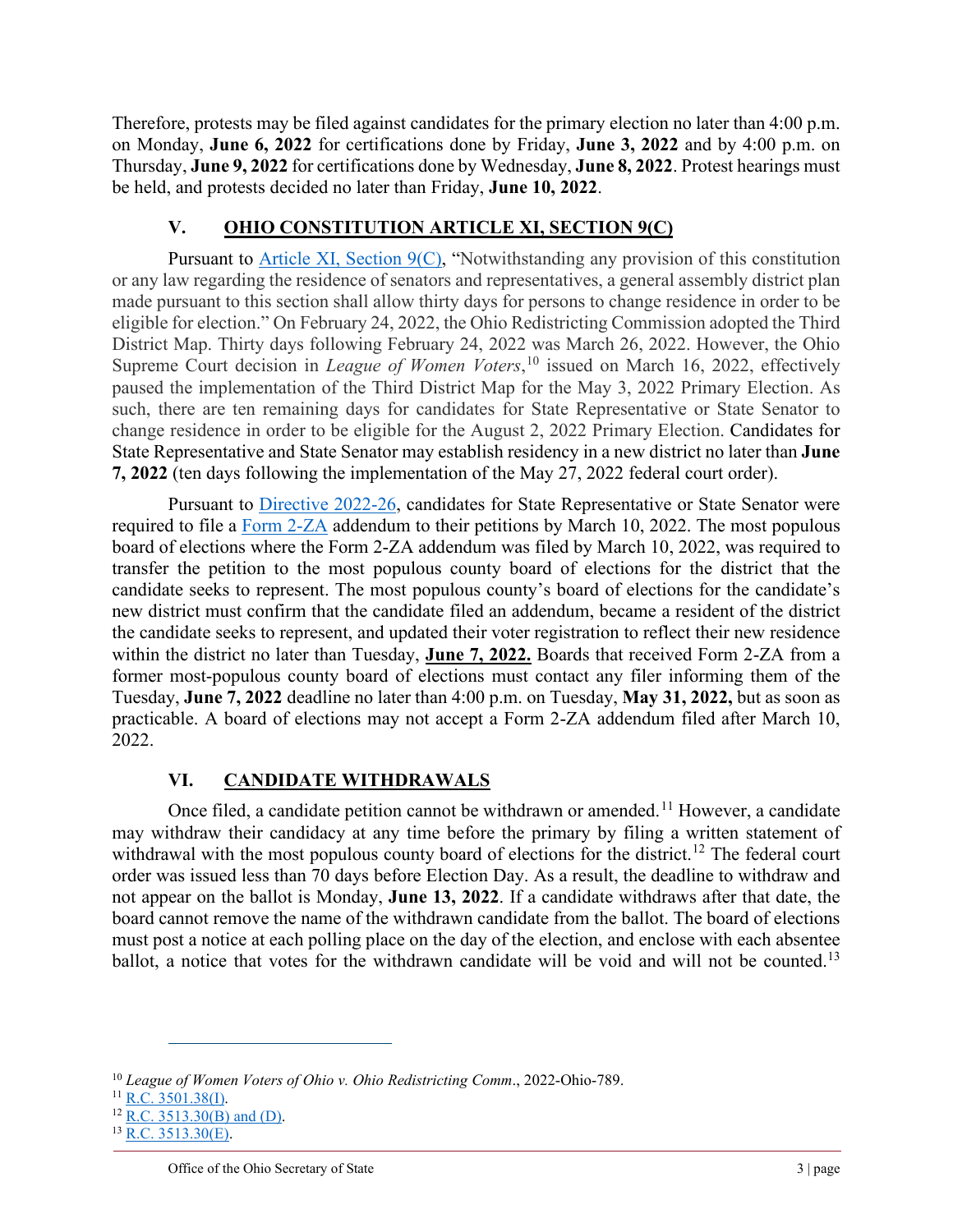Boards must inform candidates certified to the primary election ballot that Monday **June 13, 2022**, is the deadline to withdraw and be removed from the ballot.

### **VII. INDEPENDENT CANDIDATES FOR OHIO HOUSE AND SENATE FOR THE NOVEMBER 8, 2022 GENERAL ELECTION**

According to [R.C. 3513.257,](https://codes.ohio.gov/ohio-revised-code/section-3513.257) nominating petitions to run as an independent candidate must be filed by 4:00 p.m. on the day before the day of the primary election immediately preceding the general election at which the candidacy is to be voted on. Due to the August 2, 2022 date for the General Assembly's primary election, the independent candidate filing deadline for candidates for State Representative or State Senator is 4:00 p.m. on Monday, **August 1, 2022**. Boards of elections must certify the validity and sufficiency of independent candidates' nominating petitions for State Representative or State Senator no later than Monday, **August 22, 2022**, and protests against the candidates' nominating petitions must be filed no later than Friday, **August 26, 2022**.

# **VIII. CAMPAIGN FINANCE DEADLINES**

Campaign committees for candidates on the August 2, 2022 Primary Election ballot, and non-candidate committees that attempt to influence the August 2, 2022 Primary Election, are required to file a Pre-Primary Report on Thursday, **July 21, 2022** (12 days before the August 2, 2022 Primary Election) to reflect activity through Wednesday, **July 13, 2022** (20 days before the August 2, 2022 Primary Election), if the committee raised or spent \$1,000 or more to influence the August 2, 2022 Primary Election by the close of business on Wednesday, **July 13, 2022**.

Campaign committees for candidates on the August 2, 2022 Primary Election ballot, and non-candidate committees that attempt to influence the August 2, 2022 Primary Election are required to file a Post-Primary Report on Friday, **September 9, 2022** (38 days after the August 2, 2022 Primary Election) to reflect activity through Friday, **September 2, 2022** (31 days after the August 2, 2022 Primary Election). Contribution limits for General Assembly candidates did not reset after the May 3, 2022 election.<sup>[14](#page-3-0)</sup> However, the contribution limits for General Assembly candidates will reset after the August 2, 2022 election.

# **IX. POLLING LOCATIONS AND PRECINCT ELECTION OFFICIALS**

Boards of elections must contact all polling locations to ensure availability for the August 2, 2022 Primary Election. Boards that employ outside organizations/companies for delivery of voting equipment and supplies must confirm availability and establish a delivery schedule.

Any board that changes polling locations for the August 2, 2022 Primary Election must mail notice to registered voters in the precinct(s)<sup>[15](#page-3-1)</sup> and do all of the following:

- (1) Issue a press release to local media containing information regarding the new polling location(s);
- (2) Post a notice in a clear and conspicuous place at the previous polling location that redirects voters to the new polling location;
- (3) Update the polling location on the board of election's website;

<span id="page-3-1"></span><span id="page-3-0"></span><sup>14</sup> [R.C. 3517.102\(A\).](https://codes.ohio.gov/ohio-revised-code/section-3517.102)  $15$  [R.C. 3501.21.](https://codes.ohio.gov/ohio-revised-code/section-3501.21)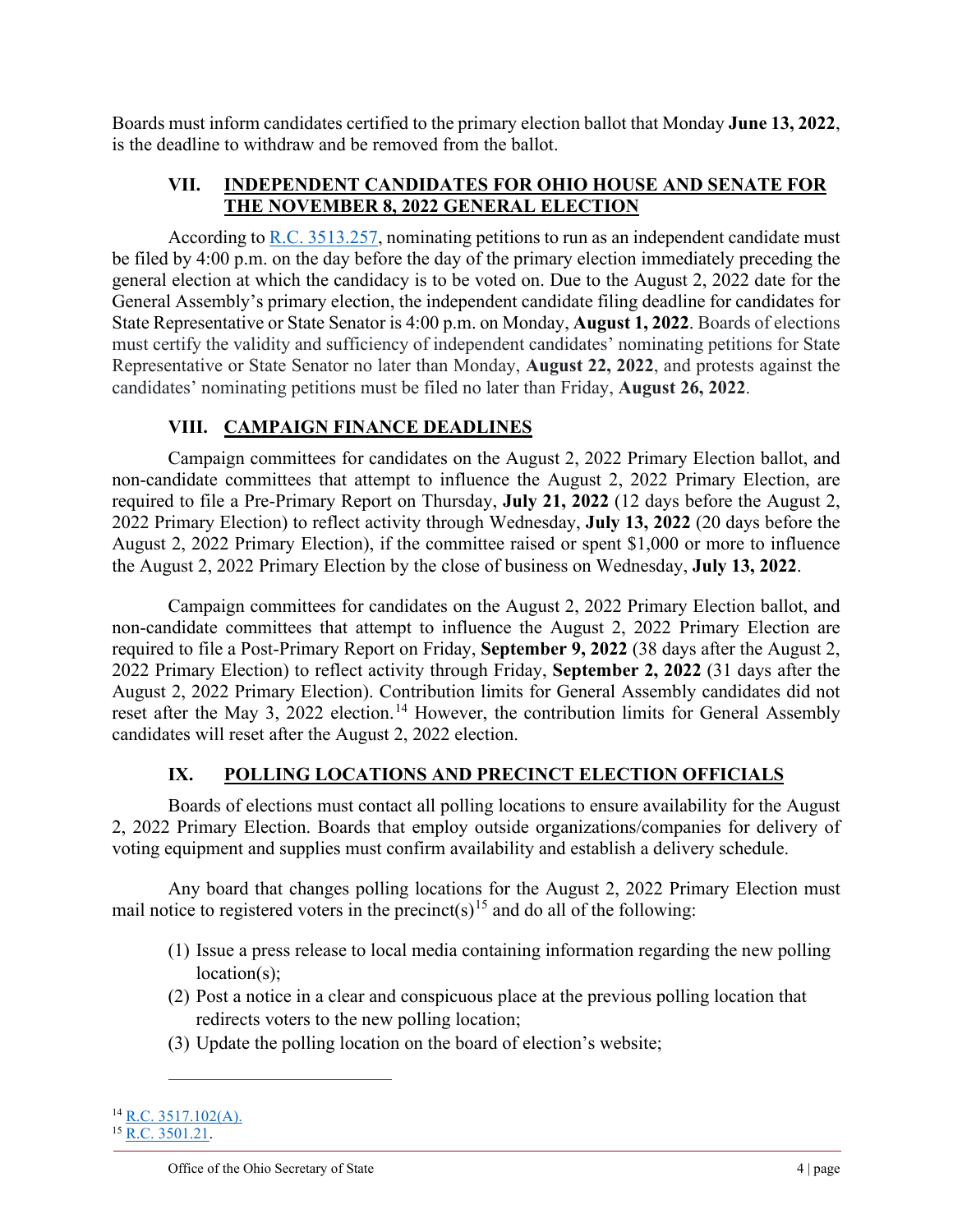- (4) Update the board of election's voter registration system with the new polling location;
- (5) Provide the updated precinct and polling location packet to the Secretary of State's Office immediately. Once the packet is sent, email the updated list to [SWVRD@OhioSOS.gov;](mailto:SWVRD@OhioSOS.gov)
- (6) Update the board of election's election management system, if possible; and
- (7) Update the board of election's electronic pollbook, if possible.

All new polling locations must comply with the Americans with Disabilities Act ("ADA").

In any election, a board of elections, by a vote of at least three members of the board, may opt to have a single voting location serve more than one precinct.<sup>[16](#page-4-0)</sup> If a multi-precinct voting location uses electronic pollbooks, the board may reduce the number of precinct election officials from four per precinct to two, so long as the board approves the reduction by the affirmative vote of at least three of its member.<sup>[17](#page-4-1)</sup>

Each new precinct election official must be trained in-person on the county's voting equipment before participating in the person's first election as a precinct election official, and programs of instruction must be scheduled within 60 days before the election.<sup>[18](#page-4-2)</sup> Precinct election officials, other than voting location managers, who have been previously trained, need only receive instruction once every three years, when the county changes voting equipment, or when the board or Secretary of State considers the instruction necessary. [19](#page-4-3) For this election, boards are not required to retrain precinct election officials who received training within the past three years, so long as the county has not changed voting equipment. However, voting location managers must receive training before the August 2, 2022 Primary Election if they were not trained before the May 3, [20](#page-4-4)22 Primary Election.<sup>20</sup>

### **X. SECURITY OF VOTING EQUIPMENT**

Each board must review the security requirements outlined in [Chapters](https://www.ohiosos.gov/globalassets/elections/directives/2022/eom/dir2022-07-ch03.pdf) 3 and [6](https://www.ohiosos.gov/globalassets/elections/directives/2022/eom/dir2022-10-ch06.pdf) of the Election Official Manual. During precinct election official training, boards must provide instructions to precinct election officials on the importance of maintaining the security of voting equipment and electronic pollbooks, verifying that all voting equipment is properly sealed, and recording information per the board's instructions on the custody log.

Boards of elections must use a Chain of Custody Log [\(Form 400](https://www.ohiosos.gov/globalassets/elections/forms/400.pdf) or a local equivalent) to document the exchange of custody of voting equipment, election supplies, and/or ballots. Boards of elections must train precinct election officials on inspection of tamper-evident seals to ensure precinct election officials know how to inspect the physical security of the voting equipment at their location.

<span id="page-4-0"></span> $16$  [R.C. 3501.22\(A\)\(2\).](https://codes.ohio.gov/ohio-revised-code/section-3501.22)

<span id="page-4-1"></span> $17$  [R.C. 3501.22\(A\)\(2\)\(c\).](https://codes.ohio.gov/ohio-revised-code/section-3501.22)

<span id="page-4-2"></span><sup>&</sup>lt;sup>18</sup> [R.C. 3501.27\(B\).](https://codes.ohio.gov/ohio-revised-code/section-3501.27)

<span id="page-4-3"></span><sup>&</sup>lt;sup>19</sup> [Chapter 6,](https://www.ohiosos.gov/globalassets/elections/directives/2022/eom/dir2022-10-ch06.pdf) page 184 of the Election Official Manual.  $^{20}$  [R.C. 3501.27\(B\).](https://codes.ohio.gov/ohio-revised-code/section-3501.27)

<span id="page-4-4"></span>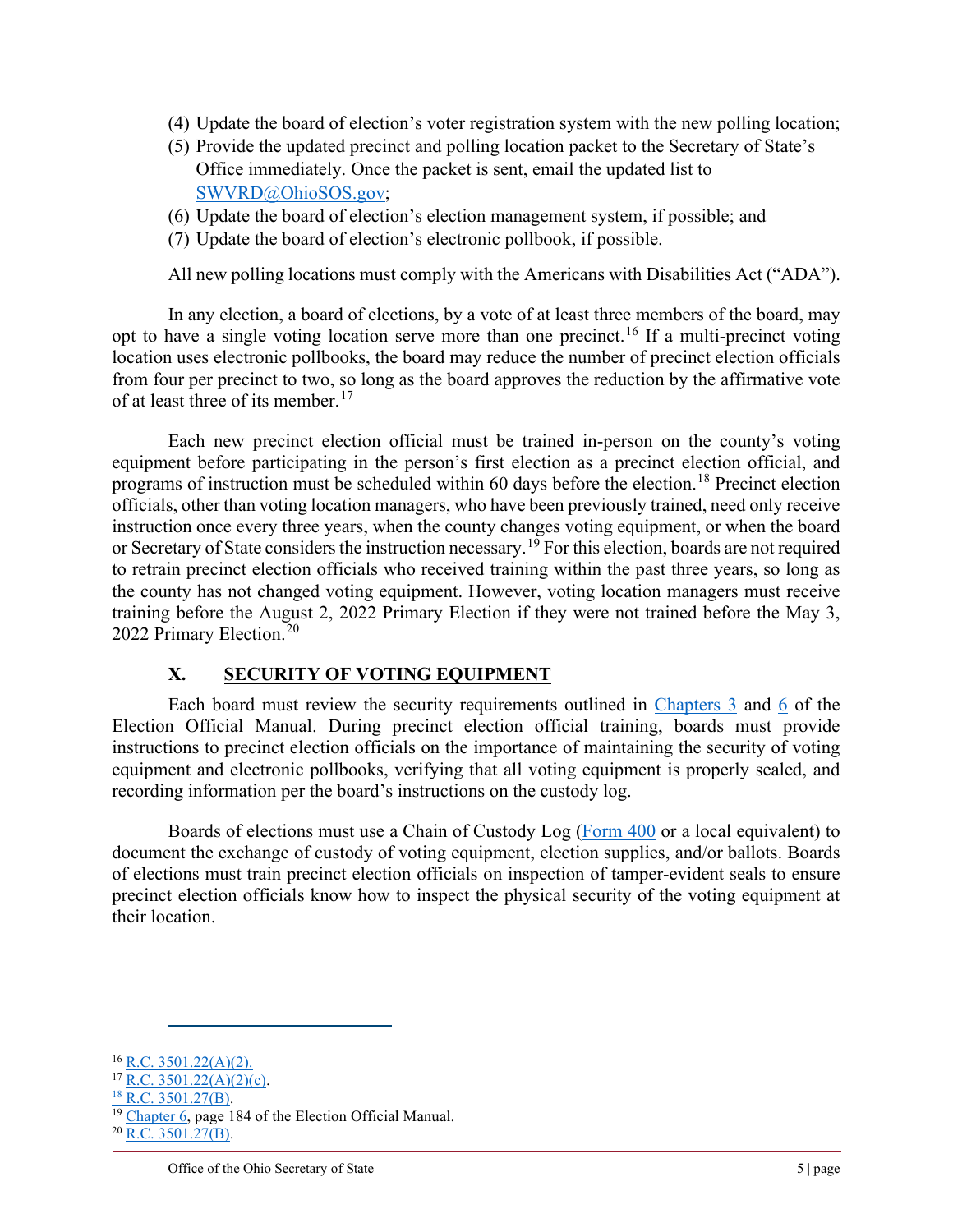### **PART TWO: FORM OF THE BALLOT**

# **I. BALLOT LAYOUT**

Instead of issuing a separate Directive with specific details covering ballot layout and proofing, the Secretary of State's Office is issuing this portion of the Directive, which must be used in conjunction with [Chapter 5 of the Election Official Manual](https://www.ohiosos.gov/globalassets/elections/directives/2022/eom/dir2022-09-ch05.pdf) when preparing ballots for this election.

# **A. VERIFYING DISTRICT RELATIONSHIPS**

Before programming any aspect of the central tabulating system for the August 2, 2022 Primary Election, boards of elections must verify the accuracy of district relationships in the central tabulating system against the county's voter registration system.<sup>[21](#page-5-0)</sup> This is to ensure that each voter receives the correct ballot style (*i.e.*, the correct combination of candidate offices and issues) based upon that voter's residential address.

### **B. OFFICIAL BALLOT FORMS**

Each board of elections is to provide a separate ballot for each political party listing candidates for nomination or election in a primary election.<sup>[22](#page-5-1)</sup> Accordingly, the following ballot forms are posted to the Secretary of State's [website](https://www.ohiosos.gov/elections/elections-officials/rules/#manual) under the heading for this Directive:

- Official Democratic Primary Ballot;
- Official Republican Primary Ballot; and
- Official Questions and Issues Ballot.

The names of all candidates, who have not withdrawn (*see* Part One, Section VI of this Directive), must be arranged, rotated, and printed upon the ballot in accordance with the provisions of Ohio Revised Code Chapters [3505,](https://codes.ohio.gov/ohio-revised-code/chapter-3505) [3506,](https://codes.ohio.gov/ohio-revised-code/chapter-3506) and [3513](https://codes.ohio.gov/ohio-revised-code/chapter-3513) and [Chapter 5 of the Election Official](https://www.ohiosos.gov/globalassets/elections/directives/2022/eom/dir2022-09-ch05.pdf)  [Manual.](https://www.ohiosos.gov/globalassets/elections/directives/2022/eom/dir2022-09-ch05.pdf)

# **C. ORDER OF OFFICES FOR PRIMARY BALLOTS**[23](#page-5-2)

- 1. The order of offices for **Democratic Party** ballots shall be as follows:
	- Member of State Central Committee, Man
	- Member of State Central Committee, Woman
	- State Senator
	- State Representative
- 2. The order of offices for Republican Party ballots shall be as follows:
	- Member of State Central Committee, Man

```
^{23}R.C. 3513.13.
```
<span id="page-5-0"></span> $21$  Boards must proof and verify the accuracy of all districts including, but not limited to, Ohio House, Ohio Senate, and State Central Committee districts.  $22$  [R.C. 3513.13.](https://codes.ohio.gov/ohio-revised-code/section-3513.13)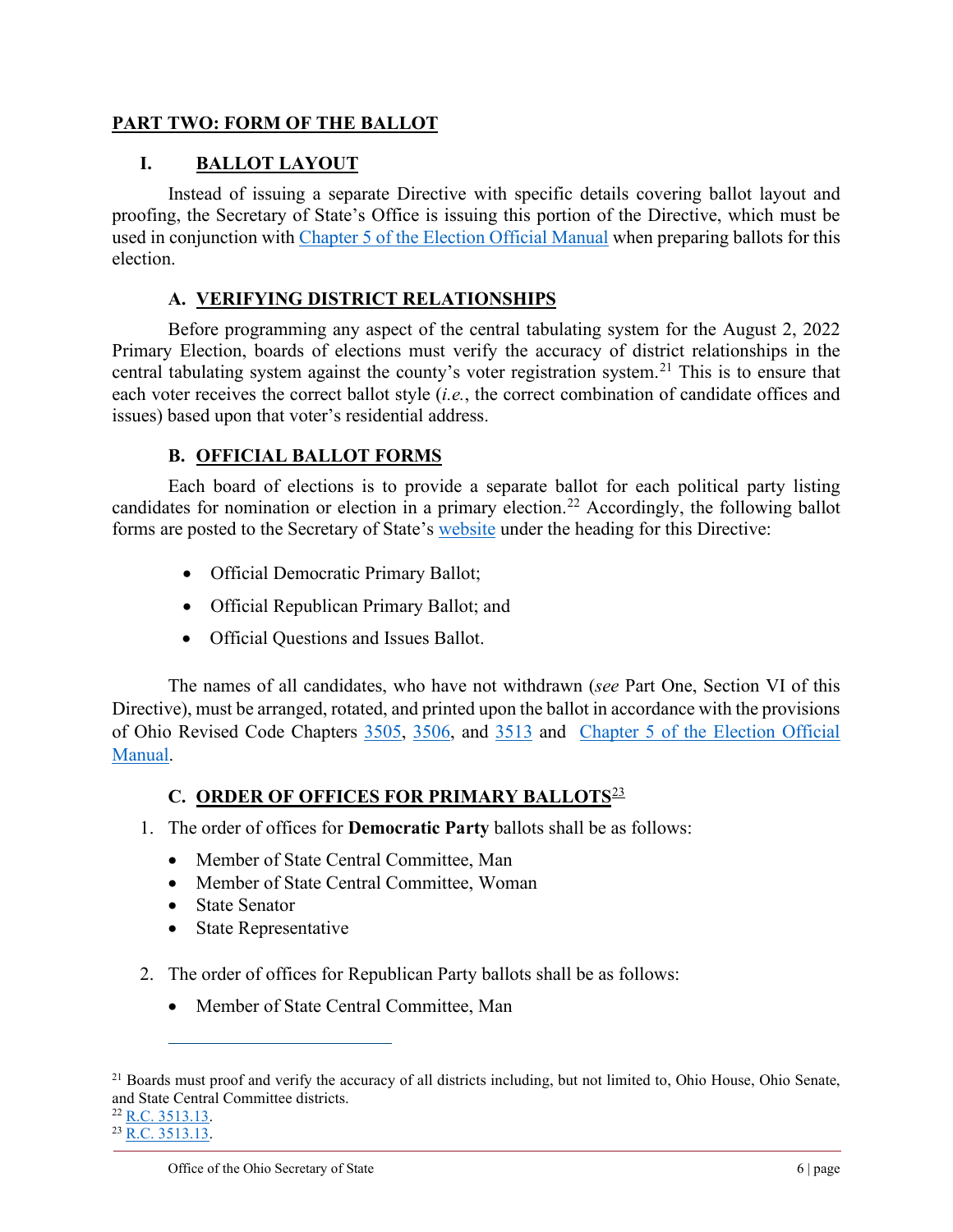- Member of State Central Committee, Woman
- State Senator
- State Representative

## **D. BLANK SPACES FOR WRITE-IN VOTES**

A write-in space must be provided on the ballot for every office for which the board of elections received a valid declaration of intent to be a write-in candidate.<sup>[24](#page-6-0)</sup> However, the board may not accept declarations of intent to be a write-in candidate for state central committee.<sup>[25](#page-6-1)</sup> If no valid declarations of candidacy were filed for state central committee, the office does not appear on the ballot.[26](#page-6-2)

### **E. OFFICIAL QUESTIONS AND ISSUES BALLOT**[27](#page-6-3)

Offices for which candidates may be nominated or elected are presented on the ballot first, followed by the questions and issues. The Official Questions and Issues Ballot must be used for all voting systems. The ballot form also contains examples of some of the local questions and issues that may appear on the ballot in your county. Not every category or type of question/issue will appear on every ballot in every county.

Additional instructions on headings, ballot language, and percentage of votes can be found in [Chapter 5 of the Election Official Manual.](https://www.ohiosos.gov/globalassets/elections/directives/2022/eom/dir2022-09-ch05.pdf) For questions and issues that were filed in time for the August 2, 2022 Special Election, the questions and issues must be grouped together in the following political subdivision order:

- School and Other Districts
- County
- Municipal
- Township

Each board of elections may determine the specific order in which the questions/issues within each group are placed on the ballot in that county, however, a board should adopt a method for doing so (i.e., ordered alphabetically or by date filed, etc.). Absentee ballots must contain identical ordering of issues within groups to regular ballots.

Boards must review the appropriate sections of the Ohio Revised Code, local charter (if applicable), and the [Questions and Issues Handbook](https://www.sos.state.oh.us/globalassets/elections/eoresources/general/questionsandissues.pdf) for ballot language and formats that are not on the Official Questions and Issues Ballot.

### **II. BOARD WEBSITES AND FEDERAL WRITE-IN ABSENTEE VOTERS ("FWAB") NOTICE**

Boards of elections must remove from their website and Voter Information Lookup the Special Notice prescribed i[n Directive 2022-31.](https://www.ohiosos.gov/globalassets/elections/directives/2022/dir2022-31.pdf) Boards must also remove the following disclaimer

<span id="page-6-0"></span><sup>24</sup> [R.C. 3513.041](https://codes.ohio.gov/ohio-revised-code/section-3513.041) and [R.C. 3513.14.](https://codes.ohio.gov/ohio-revised-code/section-3513.14)

<span id="page-6-1"></span><sup>25</sup> *See* [1970 Ohio Atty.Gen.Ops. No. 70-011.](https://www.ohioattorneygeneral.gov/getattachment/cdb0aab2-443d-4bb2-987f-848b554271c3/1970-011.aspx)

<span id="page-6-2"></span><sup>&</sup>lt;sup>26</sup> [R.C. 3513.14.](https://codes.ohio.gov/ohio-revised-code/section-3513.14)

<span id="page-6-3"></span> $^{27}$  [R.C. 3505.06.](https://codes.ohio.gov/ohio-revised-code/section-3505.06)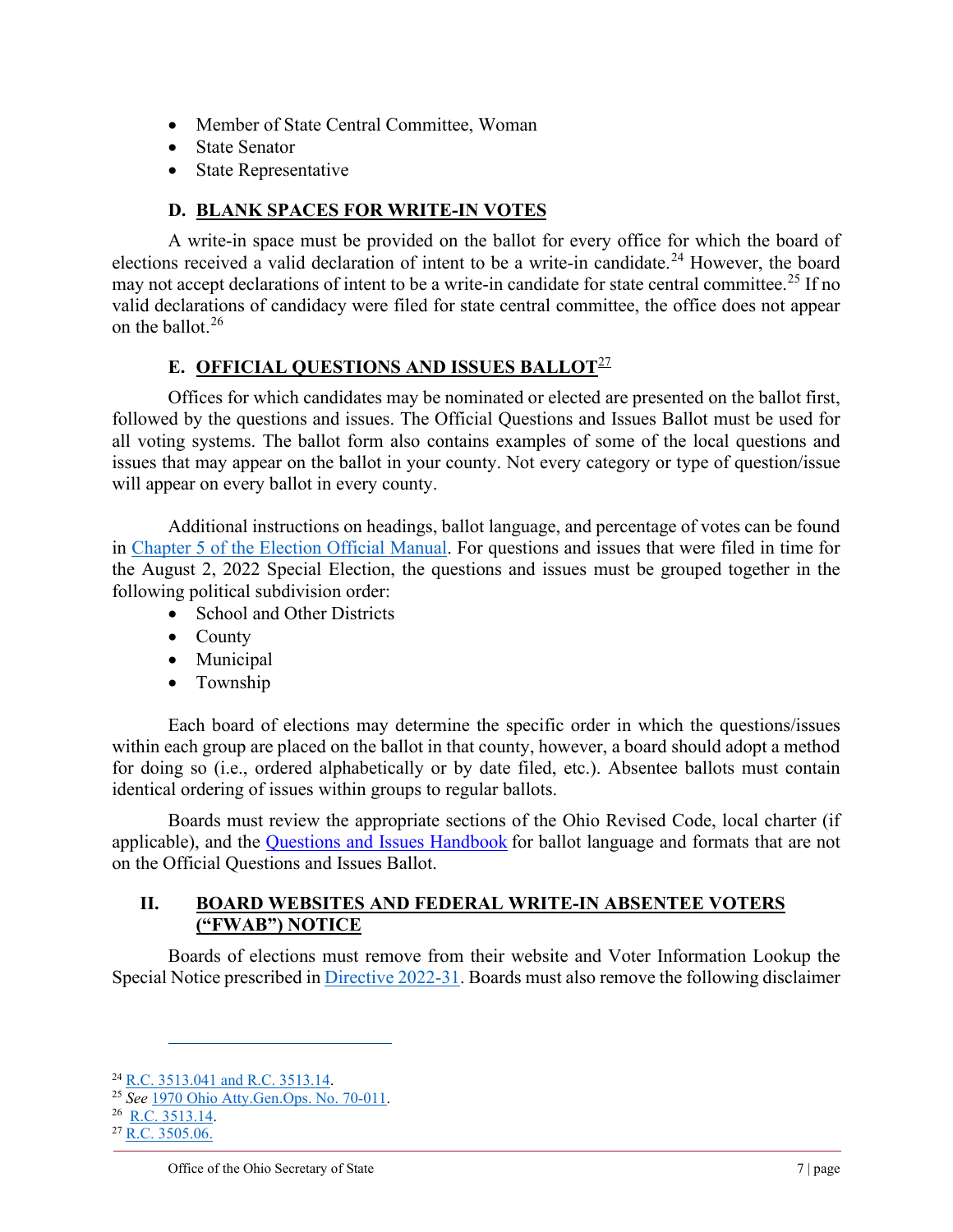from their FWAB notice: "The content of this notice may change if a court order or legislative act requires a primary election for the General Assembly and State Central Committee in August."

## **III. ABSENTEE BALLOTS AND APPLICATIONS**

Boards of elections must send a copy of each absentee ballot style (including candidates and questions and issues) to the Secretary of State's Office at least 47 days before the election, by Thursday, **June 16, 2022**. Absentee ballots must be uploaded to the SharePoint site.<sup>[28](#page-7-0)</sup>

Voters may request a ballot for either major political party or an issues-only ballot, if applicable, regardless of their participation in the May 3, 2022 Primary Election. An absentee ballot application must identify the election for which absent voter's ballots are requested.<sup>[29](#page-7-1)</sup> However, an absentee ballot application that is marked for the primary election must not be rejected due to an error in the date of the election, so long as it is otherwise clear that the voter is requesting a ballot for the August 2, 2022 Primary Election.

The voter registration deadline is Tuesday, **July 5, 2022**. Each board of elections must have absentee ballots printed and ready for use by Friday, **June 17, 2022** (46 days before the August 2, 2022 Primary Election) for Uniformed and Overseas Citizens Absentee Voting Act ("UOCAVA") voters.<sup>[30](#page-7-2)</sup> Absentee voting, by mail and in-person for non-UOCAVA voters, begins on Wednesday, **July 6, 2022** for regular (non-UOCAVA) absentee voters.<sup>[31](#page-7-3)</sup> Boards must conduct in-person early voting according to the days and hours set forth in [Chapter 7 of the Election Official Manual](https://www.ohiosos.gov/globalassets/elections/directives/2022/eom/eom_fullversion_2022-02.pdf) (page 201) for a primary election.

### **PART THREE – BALLOTS**

# **I. ABSENTEE BALLOT OUTSOURCING**

[Chapter 7 of the Election Official Manual](https://www.sos.state.oh.us/globalassets/elections/directives/2022/eom/dir2022-11-ch07.pdf) requires a board of elections that seeks to outsource the printing and mailing of absentee ballots to vendors or any third party to receive prior written authorization from the Director of Elections. A board that received written authorization to outsource absentee ballot mailings for the May 3, 2022 Primary Election need only submit an application that includes updates to its last application, including a copy of the new contract with the vendor and confirmation of the county prosecutor's review.

To outsource absentee ballot processing for the August 2, 2022 election, a board must in a public meeting vote to outsource the printing and mailing of absentee ballots by Tuesday, **June 7, 2022**. Boards must submit a copy of the contract for the August 2, 2022 election to our Office by Tuesday, **June 14, 2022** via email at [Results@OhioSoS.gov,](mailto:Results@OhioSoS.gov) along with any updates to their processes and plans from their May 3, 2022 Primary Election application.

# **II. TESTING OF ABSENTEE AND ELECTION DAY BALLOTS**

In addition to the logic and accuracy testing requirements outlined in Chapter 5 of the [Election Official Manual,](https://www.sos.state.oh.us/globalassets/elections/directives/2022/eom/dir2022-09-ch05.pdf) all ballots produced and used by the board must be tested to ensure that

<span id="page-7-0"></span><sup>28</sup> [Chapter 5, Section 5.04](https://www.ohiosos.gov/globalassets/elections/directives/2022/eom/eom_fullversion_2022-02.pdf) of the Election Official Manual.

<span id="page-7-1"></span><sup>&</sup>lt;sup>29</sup> [R.C. 3509.03.](https://codes.ohio.gov/ohio-revised-code/section-3509.03)

<span id="page-7-2"></span> $30$  R.C.  $3511.04$ .

<span id="page-7-3"></span> $31$  [R.C. 3509.01.](http://codes.ohio.gov/orc/3509.01)